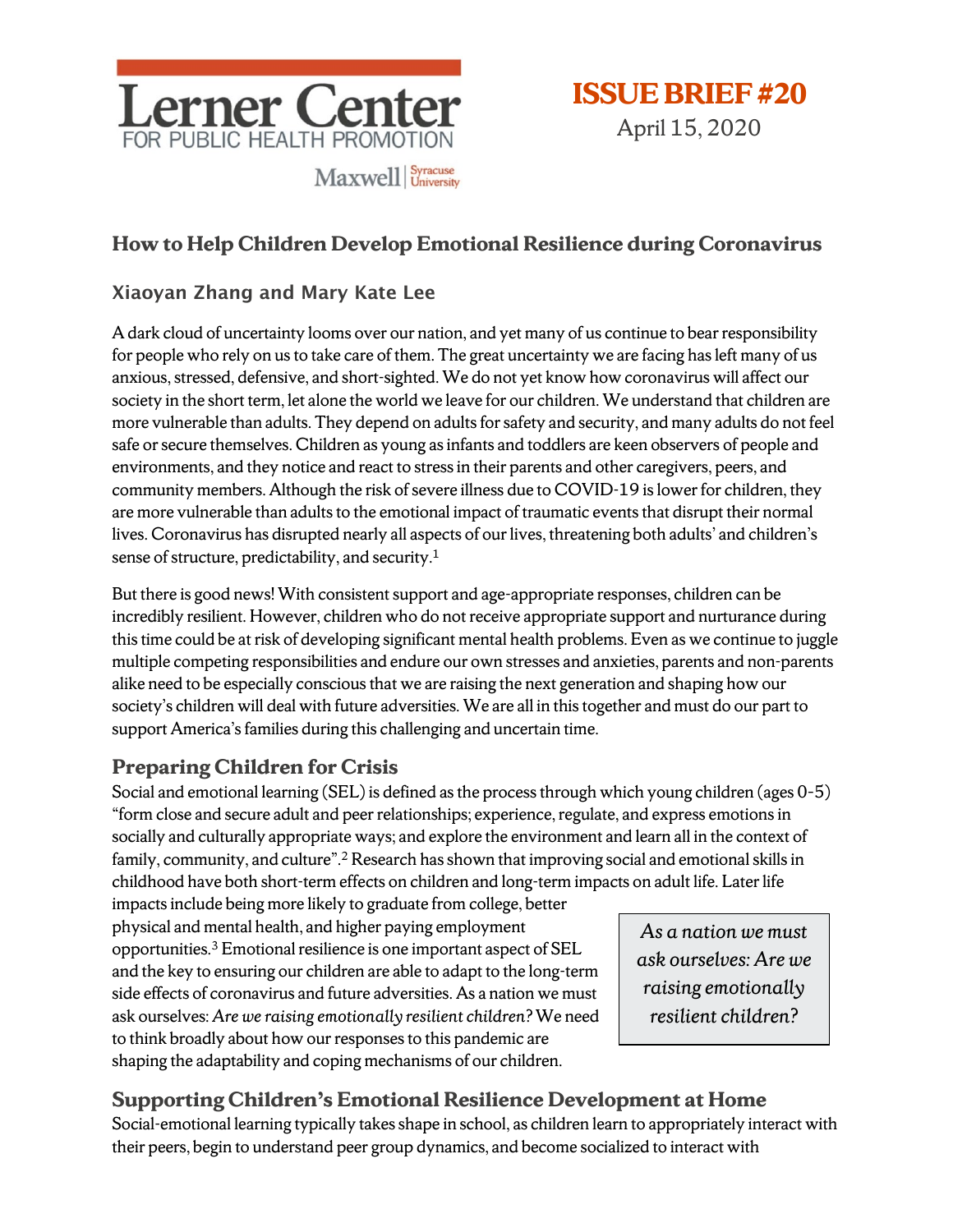#### 2 SYRACUSE UNIVERSITY LERNER CENTER FOR PUBLIC HEALTH PROMOTION

authoritative figures besides their caregivers. In addition, children learn to think for themselves, ask questions, and experience the outcomes of "good" and "bad" behavior. Resilience is built during these years as children learn to adapt to teasing and mistreatment from peers and discipline from teachers. This is crucial for a child's long term social-emotional resilience. With children being abruptly pulled from their school environment, unable to see friends or share the playground, it is now up to parents and caregivers to help children build this emotional resilience.

This may not seem urgent for parents and caregivers right now, as they struggle to balance the myriad of responsibilities brought on by daily life, including keeping their family safe, keeping food on the table, and working. This pandemic is affecting many groups of people in a variety of ways and intensities. While some families struggle to piece together sufficient work hours to feed their families, others are stressing over whether their spouse has brought the virus home from work with them. Yet others are struggling to work from home full time *and* care for their children (including coordinating school work). This is incredibly stressful for parents. Nonetheless, how we treat our children now hasimportant implications for the future. Our children must be prepared to successfully navigate the aftermath of coronavirus. Below are some simple ways to help provide a nurturing environment for children and grow their emotional resilience.

## **Practice the 3 R's: Reassurance, Routine, and Regulation**

Are your children behaving differently? Maybe they're refusing to eat, having trouble sleeping, or are simply inconsolable. Children communicate and attempt to problem solve with these behaviors. <sup>4</sup> The behavior itself is inappropriate, but the reason for the behavior (insecurity, nervousness, etc.) is not. Instead of focusing on fixing and reducing these behaviors, a promising approach to consider is creating a physically- and-emotionally safe environment. By doing this you're providing children routine and structure, which can help them develop emotional resilience and therefore mitigate challenging behaviors.

### **Reassurance**

Child care center and school closures can shake children and make them feel like life has become unpredictable. When young children sense this unpredictability, they feel anxious. They may express this anxiety by acting out in a way that can gain your attention, such as crying, throwing a tantrum, and even clinging to you all day long.

- How you respond to crisis greatly influences your children's response, so try telling your child how you feel in an age-appropriate way. Modeling a healthy expression of emotion will create a safe space for your children to do the same.
- Remain clear and honest about why child care centers and schools are closed. Provide *[age](http://healthyathome.readyrosie.com/en/)appropriate* [information regarding COVID-19.](http://healthyathome.readyrosie.com/en/)
- Remember that your child(ren) need to hear hopeful messages. While you may not be able to guarantee that things will be okay, expressing optimism will provide them psychological safety.

### **Routine**

Routines or schedules are a great way to build structure, which can provide children a sense of safety and normalcy, allow you and your kids to internalize constructive habits, save your mental energy without being unnecessarily worried about how to fill your kids' days, keep you focused on the present, and increase productivity. Maintain or create a daily routine and try to stick to it as much as possible. Below are tips for creating a routine:

• Decide in advance what activities will be included. You can use your existing routine as a guidepost o[r develop one based on the schedule your kids used at child care centers](https://www.cdc.gov/parents/essentials/structure/building.html) or school.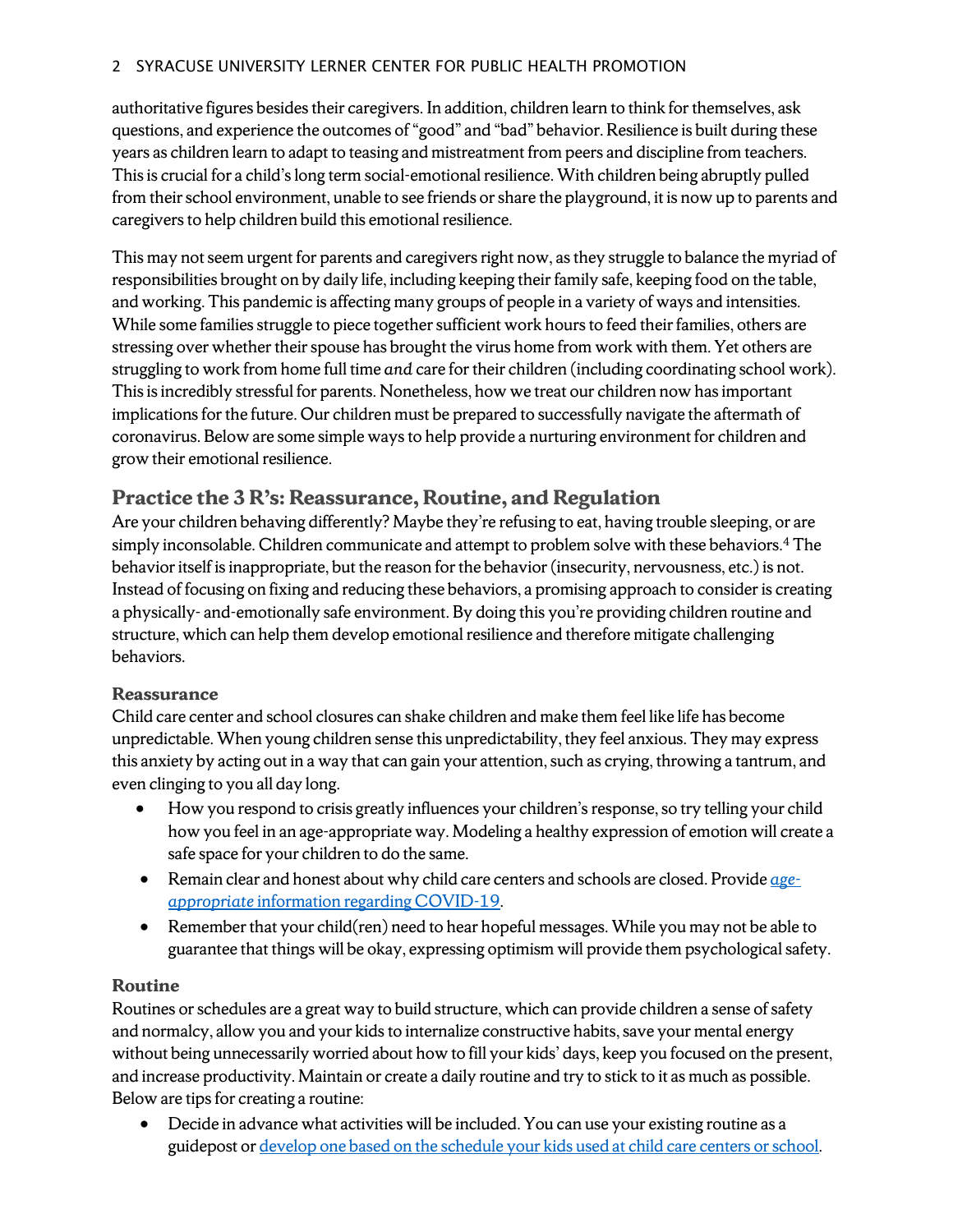#### 3 SYRACUSE UNIVERSITY LERNER CENTER FOR PUBLIC HEALTH PROMOTION

- Invite your child(ren) to help you create the routines by asking them to draw or label, depending on their developmental stage.
- Make the schedule visible to them so they feel included.
- Don't forget to account for transition times between activities and time in the morning to review the schedule together.
- The schedule doesn't have to be perfect or regimented. It functions as a roadmap for you and your child(ren), gives both of you structure, and keeps you on track.

### **Regulation**

Parents can support children's development of self-regulation (i.e., how children manage and express emotions). Young children experience many of the same emotions as adults, but they often lack the selfcontrol and language skills to express their feelings. Instead, children often act out these emotions in very physical ways, such as screaming, yelling, yanking, stomping and throwing toys. When children are stressed, their bodies respond by activating their stress response systems. Stress can become toxic to children if no supportive relationship is available.5

- **How to help children manage these reactions6**
	- o Help them validate their feelings. For example, they have notseen their teachers and friends for weeks. They may feel scared or lonely. Acknowledge these feelings and share with them that you miss your friends too.
	- o Teach them words for talking about feelings by using pictures, books, or real-life examples.
	- $\circ$  Share strategies they can deal with feelings by involving them in discussion.
	- o Encourage them to engage in activities that help them self-regulate.
	- o Limit screen time or TV consumption (especially the news).
- **Some strategies children can use to handle their feelings include**
	- o Taking a deep breath when frustrated or angry
	- o Physical activity to alleviate physical symptoms of anxiety (this could include stretching/yoga, running, playing)
	- o Getting an adult to help resolve a conflict with siblings
	- o Asking for a turn when others won't share
	- o Asking for a hug when sad
	- o Finding a quiet space to calm down when distressed
- Practice, practice and practice take every possible chance to encourage your child to talk about feelings and practice their new strategies for expressing emotions appropriately.

# **Taking Care of Yourself = Taking Care of Your Kids**

Your children will notice if you feel anxious, depressed, hopeless, and/or chronically fatigued. It is common to experience these feelings, especially during such an uncertain time. Remember that in order to take good care of your children and be a positive role model, you must take care of yourself. This is not just an ordinary snow day or spring break. Taking care of yourself is crucial because we do not know how long this will last. As circumstances change each day, it is more important than ever to think about our long-term [mental health.](https://lernercenter.syr.edu/2020/03/19/covid-19-playing-the-long-game-for-your-mental-health/)

## **What Can Non-Parents do to Help?**

The children we raise today will become tomorrow's leaders. It is in all of our best interest to help build strong adults, regardless of whether we have children of our own. The saying "it takes a village to raise a